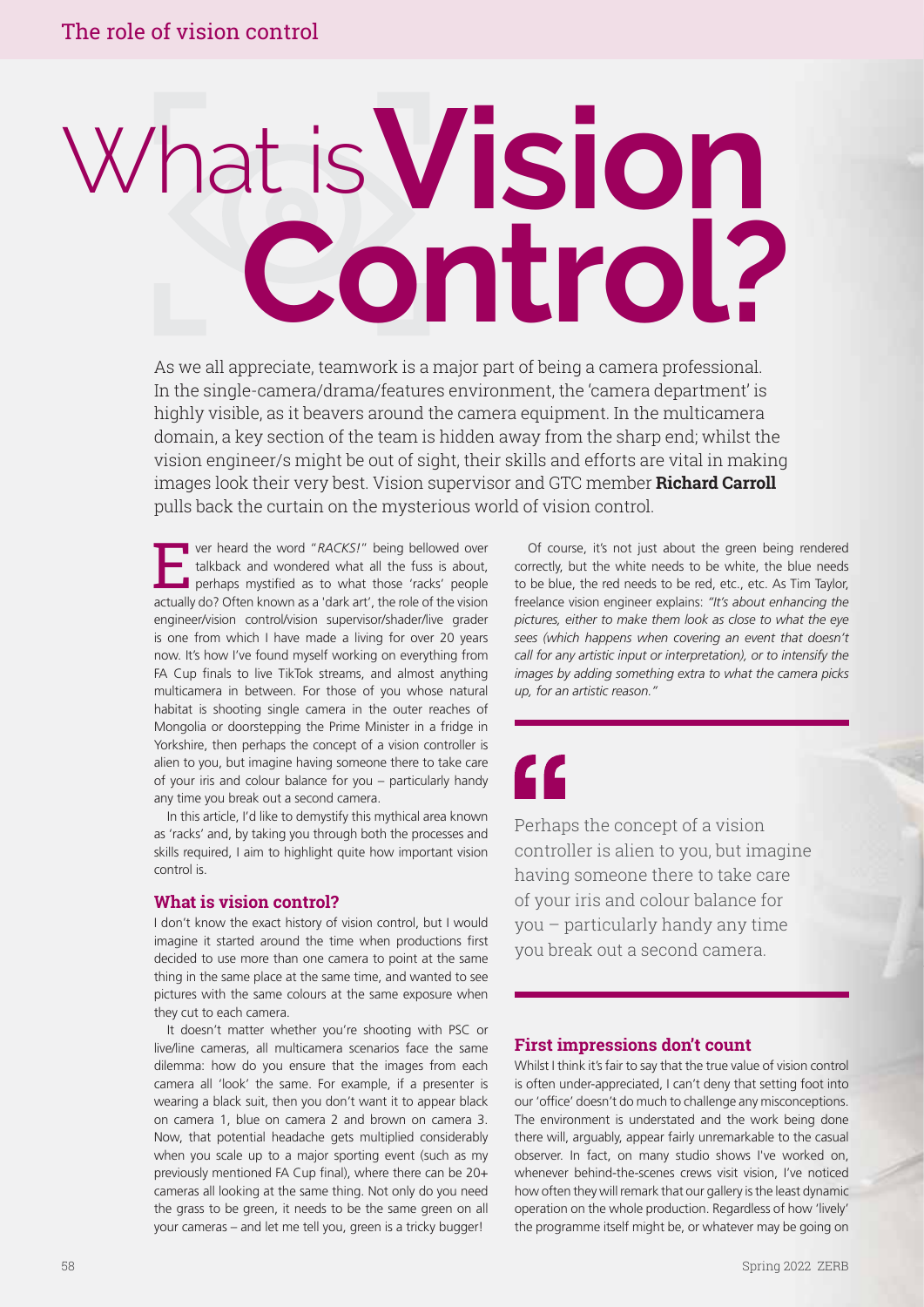The role of vision control

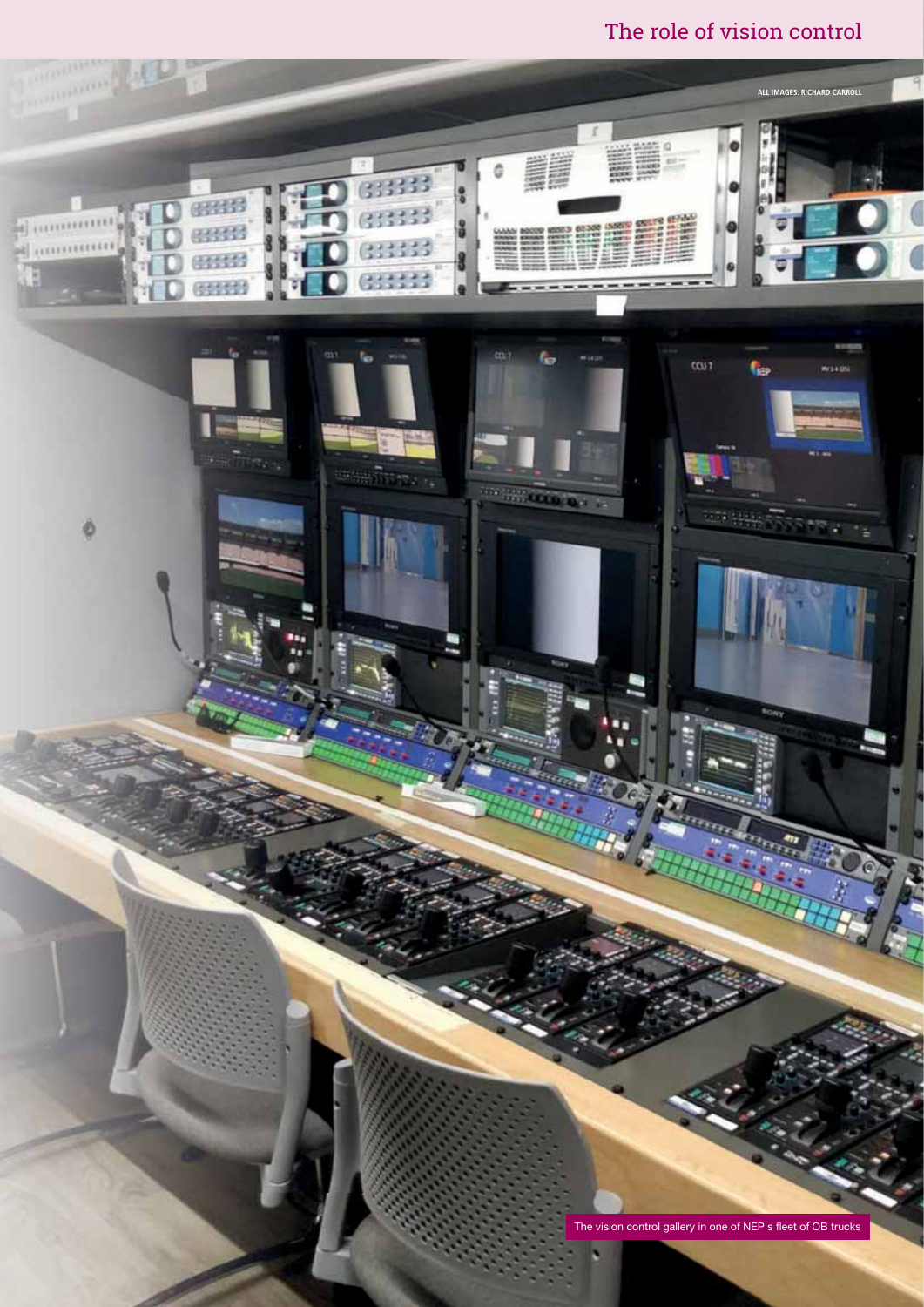

Monitor calibration is essential to achieve consistent and correct results; an iPluge device is being used here to calibrate a Sony OLED monitor

in any other area, vision control is always a picture of calm, the engineer sitting quietly, usually in the dark, within arm's reach of a monitor as they make the smallest of adjustments to a boggling piece of equipment; there's nothing fast-paced about it and no frantic jumping up and down. Watching us work doesn't make great telly, I'd be the first to agree – but actually that work plays a large part in making telly great to watch. All those tiny adjustments, the constant checking and rechecking for exposure, colour matching and consistency are absolutely vital to the smooth look of a programme.

The person with their hands on the 'sticks' can totally alter the look and feel of the image – and, crucially, they have a very close working relationship with the lighting team. With the exception of outdoor daytime events (which come with their own potential pitfalls), the overall light level or f-stop as well as colour temperature are set by the lighting department, with the vision engineer working in tandem with them to create the desired look. As Dave Bishop, esteemed lighting director (LD) (*Strictly Come Dancing* and more) explains: "*Without good vision control, there can be no good lighting. The relationship between the lighting team, in particular the lighting director, and the vision team is paramount to the creation of great pictures.*"

#### **What is the desired look, and how is it achieved?**

The modern-day system camera found across all OBs and studios is a complex beast. It's not just a case of stick it on auto iris, do a white balance and go put the kettle on… if only. Although tea *is* usually involved at some point! Each job is approached in the same way: the cameras need to be put into a base state, using a process that is often referred to as 'line-up'. For line-up, the engineer requires all the cameras to be framed up on a greyscale chart, which lighting will illuminate with a lamp matching the defined base colour temperature and then the engineer can make a start.

### "

At a major sporting event, there can be 20+ cameras all looking at the same thing. Not only do you need the grass to be green, it needs to be the same green on all your cameras – and let me tell you, green is a tricky bugger!

#### **What is line-up?**

The greyscale provides the engineer with an established reference to which they can set the white balance/colour temperature, adjust black balance and make gamma and flare corrections until the camera is 'seeing' what is a neutral perception of the chart – all aided by the use of the trusty waveform monitor for accurate measurements. This procedure is repeated across all the cameras, because setting this base state on the chart will put them all into the correct initial setup.

But, of course, you can't put a greyscale chart in the middle of Wembley Stadium's football pitch, so traditional line-up tends to be left for the realm of the studio environment. In the outside broadcast world, aligning the cameras to a base setting ultimately relies on the engineer's skill and experience to get it right. Luckily, modern cameras behave well and it can be easy to achieve the base setting without the use of a chart; sometimes a simple white balance will do the trick, but the cameras have a couple of other features to get the ball rolling. The first of these is an option to recall the 'standard' setup, which is a manufacturer-assigned setup, a bit like a mini factory reset. 'Standard' will set certain values to zero, turn some settings on, some off, etc., and can be deployed if you don't know, or trust, where the camera has come from. A second option is a process called Auto Set Up, which will allow the camera to black balance itself, undertake a white balance against an internally generated sawtooth test pattern, and finally, configure the deeper settings to be either on or off. From this point, the cameras can be adjusted individually to match one another, not just in exposure but colour balance too.

#### **"Deeper settings?", I hear you ask…**

Yes, as I say, these modern system cameras are beasts. The images from these cameras can be manipulated in so many

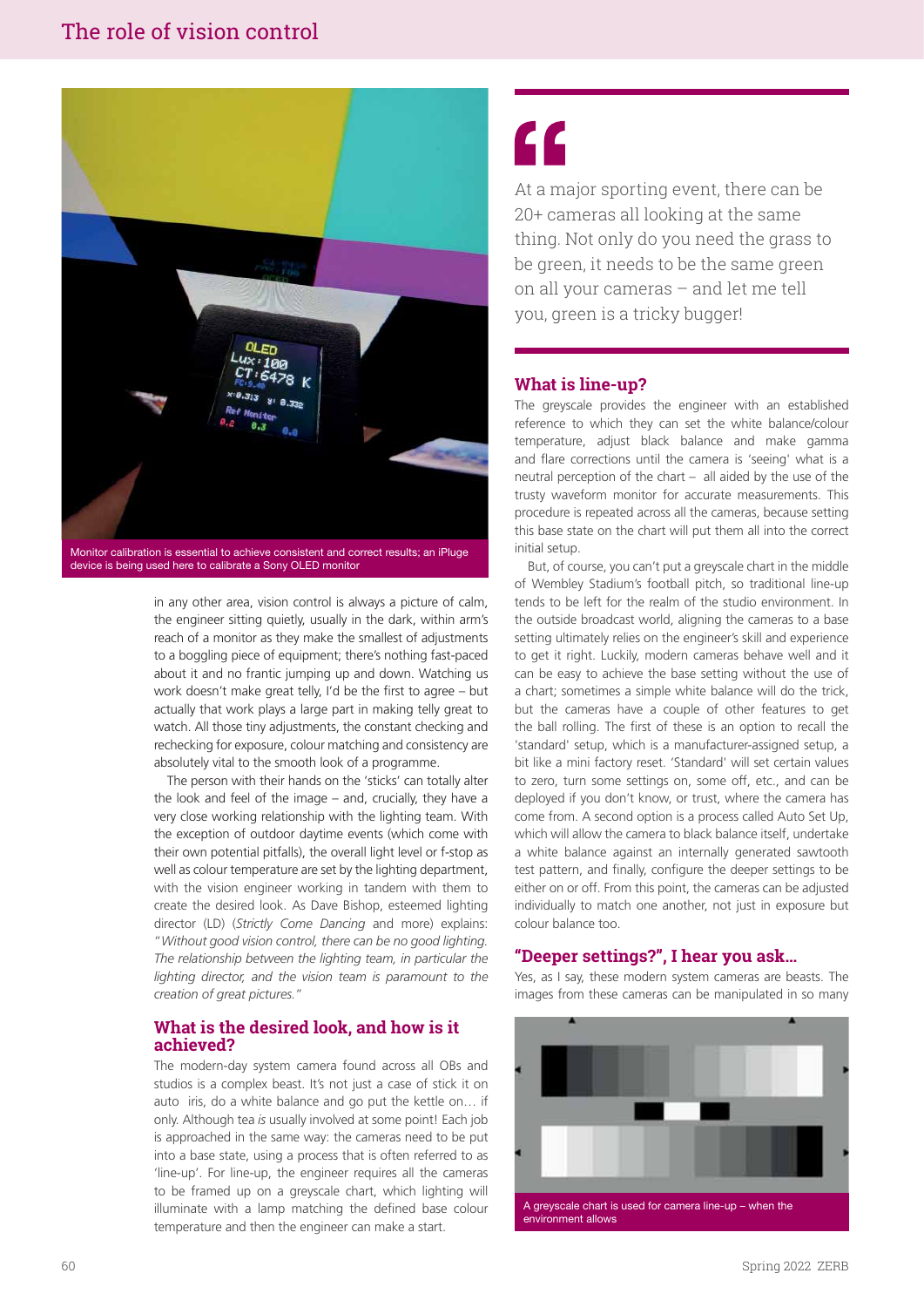#### The role of vision control



ways it can offer a realm of creativity but at the same time be daunting to the untrained. Anyone who has browsed through the 'custom' menu of a modern Sony camcorder (F5, FS7, FS9, A7s, etc.) will be familiar with the range of settings available, and many of these can also be found on system cameras too – although each manufacturer uses a slightly different 'language' and range of settings. Therefore, having a good knowledge of these settings is to the engineer's advantage when they're trying to achieve a certain look or simply balance the cameras to get the best pictures possible.

The lighting director, or DoP, will have planned and chosen a lighting scheme for the show. The defining factor for the vision controller is colour temperature (especially relevant in this era of LED light sources) and the follow spot or main key lights will often be the deciding factor here. There's no point running the camera colour temperature at 5600K when the key lights are running at 3200K – unless you're wanting to create a very particular effect (which in this example would mean all the pictures would be bright orange).

#### **Controlling the vision**

Most shows require the cameras to be set up to complement the lighting, to allow the image to be as natural as required. Sometimes though, the LD might be aiming for a certain style, perhaps to make the set or lighting 'pop', to reduce or exaggerate saturation, to highlight a particular colour, etc. – and the engineer has the tools to make this happen.

At the heart of this control is the remote control panel (RCP). Each camera will have its own dedicated RCP, from where the engineer can view and adjust almost every setting that is easily accessible. The current Sony RCP is great to use, as all the meaty settings are easily accessible, meaning the engineer can make any necessary adjustments quickly (previous incarnations of the unit have been less pleasing) – so it does far more than just control the iris.

Second in the engineer's trio of tools is a decent monitor; the monitor of choice these days is the robust Sony BVM OLED. Of course, the monitor needs to be calibrated, and a good engineer should carry the necessary equipment (for example, an iPluge device or light meter) to do a basic monitor line-up. With this they can set the brightness, contrast, saturation and colour temperature.

A trio of remote control panels, from left to right: Sony RCP-1550, Grass Valley OCP-400 and Blackmagic Design Advanced Camera Control Unit

The third and final tool is the waveform monitor, which provides an electrical representation of the picture. The two favoured displays are: the waveform, which usually shows the luminance voltage of the image (sometimes in its red, green and blue individual elements); and the vectorscope, which presents purely the colour signal. The engineer constantly relies on the information that both these displays provide through all the stages from line-up to final picture control, so a sound understanding of waveforms and how to use them is a fundamental part of the role. Without such knowledge, the task of matching multiple cameras would become reliant on external factors, such as ambience, monitor and eyesight, all of which can be very variable from control room to control room:

- **Ambience:** ideally the vision control room's lighting should be a calibrated 6500K and there should be no extraneous light that spills or is reflected onto the monitors (although this isn't always the case in the real world).
- **Monitor:** as explained already, this needs to be calibrated correctly – if the monitor is set too warm, then the pictures will be cool on a calibrated monitor (and vice versa if it's set too cool) and that's what will go to air or be recorded.
- **Eyesight:** actually the vision controller's best tool. It can take some years for an engineer to 'get their eye in'. The ability to spot the tiniest colour differences across the cameras and correct them so that they all match one another and, of course, to balance exposure, black level and saturation are all really important. Being able to see accurately is the ultimate skill we all strive to master.

#### **A broad skillset**

But how is the vision engineer perceived by others? In my experience, productions rarely understand the importance of this role; all too often, the engineer is perceived as just someone who comes and fixes stuff. Well, that is true, in part at least. The knowledge base of the average engineer is actually very broad: from knowing which camera matrix to use and how to programme a vision mixer, through to how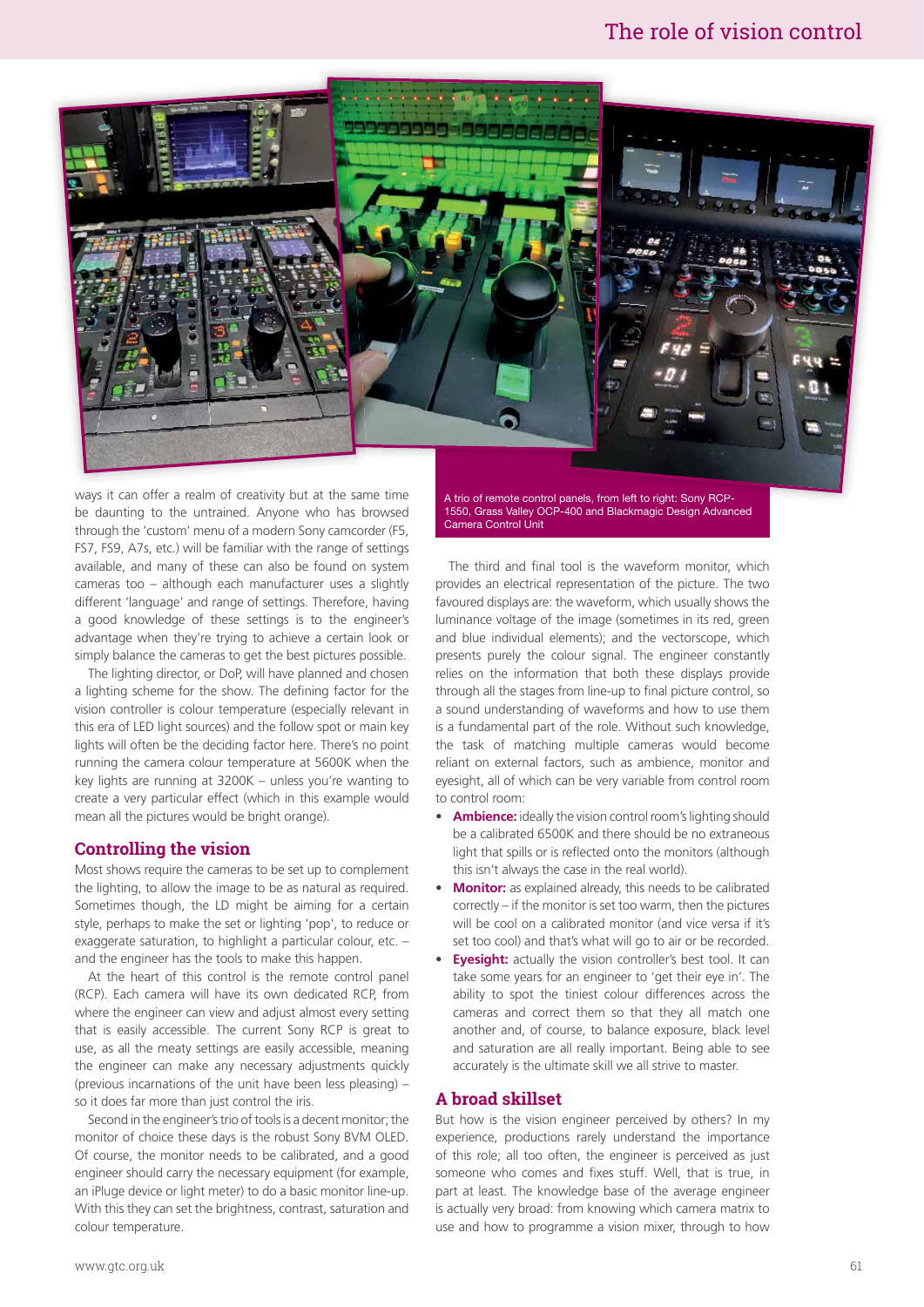to operate the hydraulics on the OB truck to pack it away at the end of the night! In fact, the job of the engineer isn't just vision control; I've repaired portacabins, fixed lenses, soldered triax cables, run the London Olympic stadium 100m (during pre-event lighting tests) and had access to some amazing locations beyond the public gaze.

#### **Lights, camera, racks!**

However, although the skillset is wide, it's the vision control aspect which can have the strongest influence on how a show looks. As LD Dave Bishop explains: *"I believe that the role is far more creative than the original 'engineer' term might imply. Camera technology today is such that a vision controller spends far less time fighting to keep the pictures technically acceptable, and should be offering ideas to the LD as to how the picture could be further improved."*

Vision control is absolutely necessary in a multicamera environment. The cameras have to match one another so as not to draw the viewer's eye or attention away from the content. Achieving a good and consistent image can be a balancing act of exposure, pedestal (black) level and colour adjustments, each of which can affect the others: sit the black level down and the picture will become more saturated; overexpose the image detail and colour can be lost – as well as burning out the image. Then multiply this process for each camera, whilst taking into account the different shots, lenses, lighting, age of camera, model of camera, sensor type, etc. Ideally, the cameras will all be of the same type; this will at least mean the method in which each camera is processing the light should be the same throughout. Tim Taylor (freelance vision controller) observes: *"When the scene contains more dynamic range than the sensor can handle, it's about altering the exposure to select which part or parts of* 



Achieving the optimum ambience is not always possible – and Richard didn't find his position very 'convenient' on this corporate job for Balfour Beatty!

### "

The vision controller will also want to enable the camera operator to get the shots they want. It's a 'You frame it, we'll expose it' relationship... After all, what's the point in the operator trying to get the best shots if vision aren't doing their part and working the exposure to gain the best images possible?

*the scene are correctly exposed, as well as adding something to what the cameras pick up when there's an artistic reason to intensify the images."* A great example of this is the wide shot at an outdoor daytime stage event. The stage is likely to be underlit compared to the sky (for obvious reasons). The vision supervisor can either expose for the sky, leaving the stage dark, or expose the stage and bleach out the sky. Imagine that football match at Wembley Stadium, where the stands were built with what feels like a total disregard for the movement of the sun, creating a very harsh shadow right across the pitch. It's the vision engineer controlling the camera iris who is having to work the exposure to cope with the full range from the brightest sunlight to dark shadow. On fast-moving events like sport, a sunny day can mean a tough day at the office!

#### **Setting the look**

From the earlier line-up, the vision controller can then begin to manipulate each camera in turn to achieve the desired picture. My approach is initially to work on one camera, usually a wider shot. This allows me to see the most information possible – the set, lighting and on-camera talent, with their all-important flesh tone. Once I've settled on the look of that camera, I will then make whatever adjustments are needed to achieve this, with most of these being red and blue gain (or the 'white'/colour temperature element of the image) and other controls adjusted to suit. I will then aim to get the remaining cameras to match this camera, making similar adjustments across the settings to bring the pictures to a point where all the cameras match one another. There is a numerical readout of settings on the RCP but, unfortunately, just matching the numbers across the cameras doesn't do the trick (because of lighting, lenses, shots, etc.). So, each camera will require fine adjustments across gain, black level gain, flare and other settings to match the 'master' camera. The line-up will have got the cameras to a base state as explained earlier, but it is the final tweaking and adjusting that can really make the pictures shine. These adjustments can be tiny – to the untrained eye even imperceptible – but each tweak will get the camera to a better place in terms of colorimetry and overall satisfaction. It's this fastidious camera matching that makes the role of vision control so key. Dave Bishop explains his approach to crewing: *"I like to specify my vision engineers at the same time as my lighting programmers, as they form the last link in the chain – if they aren't at the top of their*